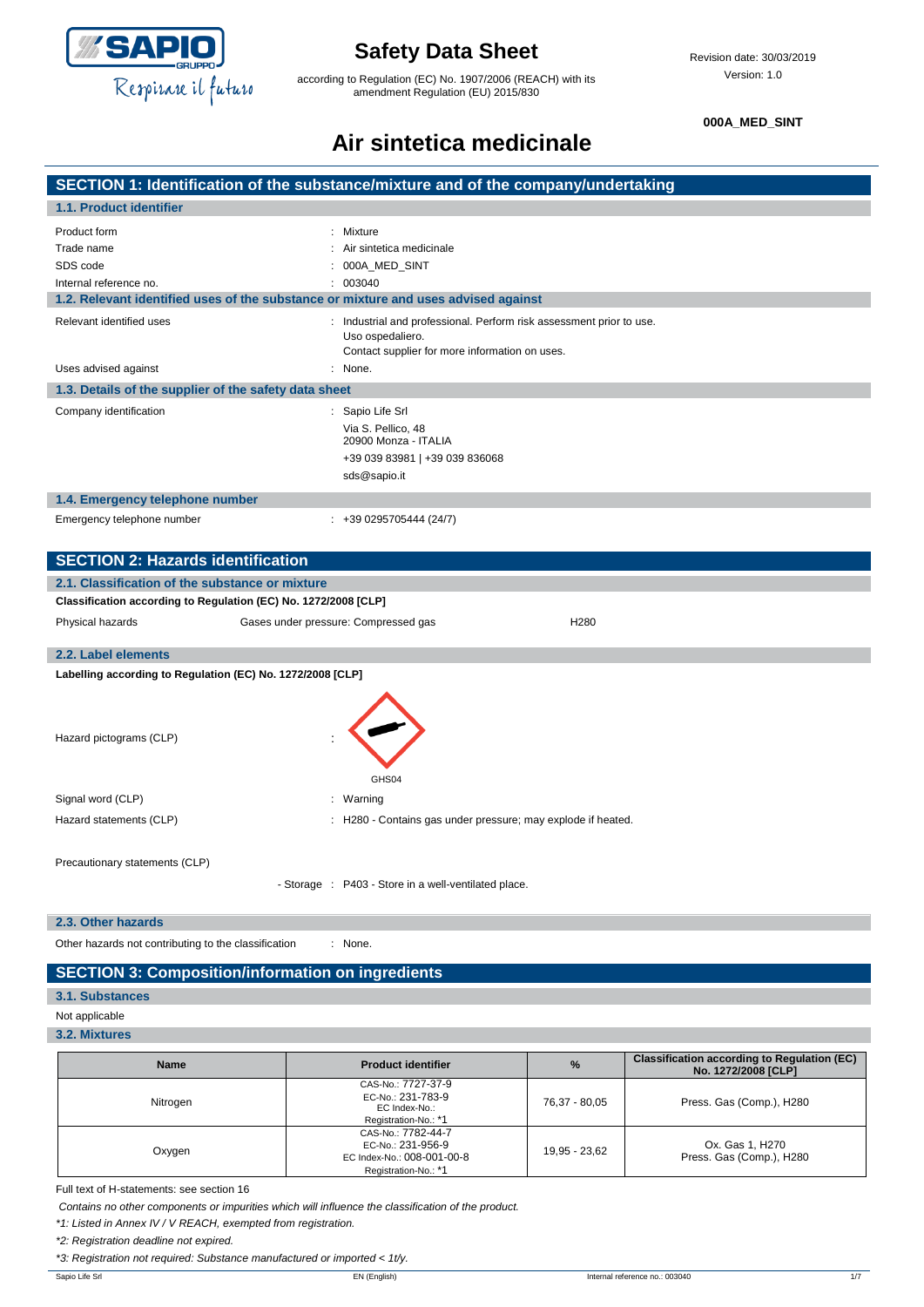

according to Regulation (EC) No. 1907/2006 (REACH) with its amendment Regulation (EU) 2015/830

#### **000A\_MED\_SINT**

# **Air sintetica medicinale**

| <b>SECTION 4: First aid measures</b>                                            |                                                                                                                                                                                             |
|---------------------------------------------------------------------------------|---------------------------------------------------------------------------------------------------------------------------------------------------------------------------------------------|
| 4.1. Description of first aid measures                                          |                                                                                                                                                                                             |
| - Inhalation                                                                    |                                                                                                                                                                                             |
| - Skin contact                                                                  | : Adverse effects not expected from this product.<br>Adverse effects not expected from this product.                                                                                        |
| - Eye contact                                                                   | Adverse effects not expected from this product.                                                                                                                                             |
| - Ingestion                                                                     | : Ingestion is not considered a potential route of exposure.                                                                                                                                |
| 4.2. Most important symptoms and effects, both acute and delayed                |                                                                                                                                                                                             |
|                                                                                 | No effect on living tissue.                                                                                                                                                                 |
|                                                                                 | Refer to section 11.                                                                                                                                                                        |
| 4.3. Indication of any immediate medical attention and special treatment needed |                                                                                                                                                                                             |
|                                                                                 | None.                                                                                                                                                                                       |
|                                                                                 |                                                                                                                                                                                             |
| <b>SECTION 5: Firefighting measures</b>                                         |                                                                                                                                                                                             |
|                                                                                 |                                                                                                                                                                                             |
| 5.1. Extinguishing media                                                        |                                                                                                                                                                                             |
| - Suitable extinguishing media<br>- Unsuitable extinguishing media              | : Water spray or fog.<br>: Do not use water jet to extinguish.                                                                                                                              |
|                                                                                 |                                                                                                                                                                                             |
| 5.2. Special hazards arising from the substance or mixture                      |                                                                                                                                                                                             |
| Specific hazards                                                                | : Supports combustion.                                                                                                                                                                      |
|                                                                                 | Exposure to fire may cause containers to rupture/explode.                                                                                                                                   |
| Hazardous combustion products                                                   | : None.                                                                                                                                                                                     |
| 5.3. Advice for firefighters                                                    |                                                                                                                                                                                             |
| Specific methods                                                                | : Use fire control measures appropriate for the surrounding fire. Exposure to fire and heat radiation may cause                                                                             |
|                                                                                 | gas receptacles to rupture. Cool endangered receptacles with water spray jet from a protected position.<br>Prevent water used in emergency cases from entering sewers and drainage systems. |
|                                                                                 | If possible, stop flow of product.                                                                                                                                                          |
|                                                                                 | Use water spray or fog to knock down fire fumes if possible.<br>Move containers away from the fire area if this can be done without risk.                                                   |
| Special protective equipment for fire fighters                                  | Standard protective clothing and equipment (Self Contained Breathing Apparatus) for fire fighters.                                                                                          |
|                                                                                 | Standard EN 469 - Protective clothing for firefighters. Standard - EN 659: Protective gloves for firefighters.                                                                              |
|                                                                                 |                                                                                                                                                                                             |
| <b>SECTION 6: Accidental release measures</b>                                   |                                                                                                                                                                                             |
| 6.1. Personal precautions, protective equipment and emergency procedures        |                                                                                                                                                                                             |
|                                                                                 | Act in accordance with local emergency plan.<br>Stay upwind.                                                                                                                                |
|                                                                                 |                                                                                                                                                                                             |
| <b>6.2. Environmental precautions</b>                                           |                                                                                                                                                                                             |
|                                                                                 | None.                                                                                                                                                                                       |
| 6.3. Methods and material for containment and cleaning up                       |                                                                                                                                                                                             |
|                                                                                 | None.                                                                                                                                                                                       |
| 6.4. Reference to other sections                                                |                                                                                                                                                                                             |
|                                                                                 | See also sections 8 and 13.                                                                                                                                                                 |
|                                                                                 |                                                                                                                                                                                             |
| <b>SECTION 7: Handling and storage</b>                                          |                                                                                                                                                                                             |
| 7.1. Precautions for safe handling                                              |                                                                                                                                                                                             |
| Safe use of the product                                                         |                                                                                                                                                                                             |
|                                                                                 | : The product must be handled in accordance with good industrial hygiene and safety procedures.<br>Only experienced and properly instructed persons should handle gases under pressure.     |
|                                                                                 | Consider pressure relief device(s) in gas installations.                                                                                                                                    |
|                                                                                 | Ensure the complete gas system was (or is regularily) checked for leaks before use.<br>Do not smoke while handling product.                                                                 |
|                                                                                 | Use only properly specified equipment which is suitable for this product, its supply pressure and temperature.                                                                              |
|                                                                                 | Contact your gas supplier if in doubt.                                                                                                                                                      |
|                                                                                 | Avoid suck back of water, acid and alkalis.<br>Do not allow backfeed into the container.                                                                                                    |
| Safe handling of the gas receptacle                                             | Protect receptacles from physical damage; do not drag, roll, slide or drop.                                                                                                                 |
|                                                                                 | When moving receptacles, even for short distances, use a cart (trolley, hand truck, etc.) designed to                                                                                       |
|                                                                                 | transport receptacles.<br>Leave valve protection caps in place until the container has been secured against either a wall or bench or                                                       |
|                                                                                 | placed in a container stand and is ready for use.                                                                                                                                           |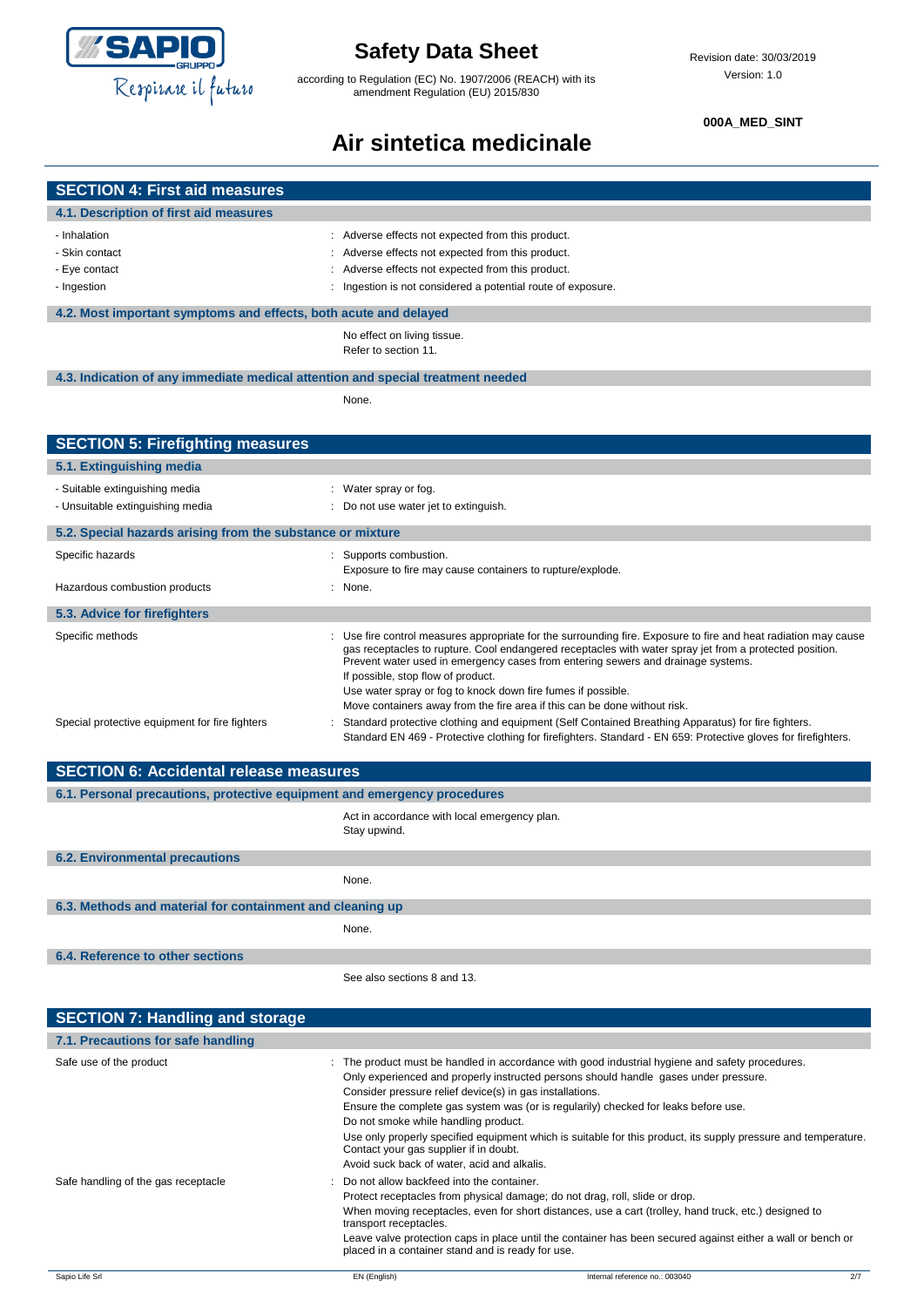

according to Regulation (EC) No. 1907/2006 (REACH) with its amendment Regulation (EU) 2015/830

#### **000A\_MED\_SINT**

|  | Air sintetica medicinale |
|--|--------------------------|
|  |                          |

|                                                                   | If user experiences any difficulty operating receptacle valve discontinue use and contact supplier.<br>Never attempt to repair or modify container valves or safety relief devices.<br>Damaged valves should be reported immediately to the supplier.<br>Keep container valve outlets clean and free from contaminants particularly oil and water.<br>Replace valve outlet caps or plugs and container caps where supplied as soon as container is disconnected<br>from equipment.<br>Close container valve after each use and when empty, even if still connected to equipment.<br>Never attempt to transfer gases from one container to another.<br>Never use direct flame or electrical heating devices to raise the pressure of a container.<br>Do not remove or deface labels provided by the supplier for the identification of the receptacle contents.<br>Suck back of water into the container must be prevented. |
|-------------------------------------------------------------------|----------------------------------------------------------------------------------------------------------------------------------------------------------------------------------------------------------------------------------------------------------------------------------------------------------------------------------------------------------------------------------------------------------------------------------------------------------------------------------------------------------------------------------------------------------------------------------------------------------------------------------------------------------------------------------------------------------------------------------------------------------------------------------------------------------------------------------------------------------------------------------------------------------------------------|
| 7.2. Conditions for safe storage, including any incompatibilities | Open valve slowly to avoid pressure shock.                                                                                                                                                                                                                                                                                                                                                                                                                                                                                                                                                                                                                                                                                                                                                                                                                                                                                 |
|                                                                   | Observe all regulations and local requirements regarding storage of containers.<br>Containers should not be stored in conditions likely to encourage corrosion.<br>Container valve guards or caps should be in place.<br>Containers should be stored in the vertical position and properly secured to prevent them from falling over.<br>Stored containers should be periodically checked for general condition and leakage.<br>Keep container below 50°C in a well ventilated place.<br>Store containers in location free from fire risk and away from sources of heat and ignition.<br>Keep away from combustible materials.                                                                                                                                                                                                                                                                                             |

**7.3. Specific end use(s)**

None.

#### **SECTION 8: Exposure controls/personal protection**

### **8.1. Control parameters**

| Nitrogen (7727-37-9)                     |                                                                           |                                                                                                                                                                                                                     |  |
|------------------------------------------|---------------------------------------------------------------------------|---------------------------------------------------------------------------------------------------------------------------------------------------------------------------------------------------------------------|--|
| <b>OEL: Occupational Exposure Limits</b> |                                                                           |                                                                                                                                                                                                                     |  |
| <b>ACGIH</b>                             | Remark (ACGIH)                                                            | TLV® Basis: Simple Asphyxiant                                                                                                                                                                                       |  |
|                                          | Regulatory reference                                                      | <b>ACGIH 2018</b>                                                                                                                                                                                                   |  |
| OEL (Occupational Exposure Limits)       | None available.                                                           |                                                                                                                                                                                                                     |  |
| DNEL (Derived-No Effect Level)           | None available.                                                           |                                                                                                                                                                                                                     |  |
| PNEC (Predicted No-Effect Concentration) | None available.                                                           |                                                                                                                                                                                                                     |  |
| 8.2. Exposure controls                   |                                                                           |                                                                                                                                                                                                                     |  |
| 8.2.1. Appropriate engineering controls  |                                                                           |                                                                                                                                                                                                                     |  |
|                                          |                                                                           | Provide adequate general and local exhaust ventilation.                                                                                                                                                             |  |
|                                          |                                                                           | Systems under pressure should be regularily checked for leakages.                                                                                                                                                   |  |
|                                          |                                                                           | Consider the use of a work permit system e.g. for maintenance activities.                                                                                                                                           |  |
|                                          | 8.2.2. Individual protection measures, e.g. personal protective equipment |                                                                                                                                                                                                                     |  |
|                                          | should be considered:                                                     | A risk assessment should be conducted and documented in each work area to assess the risks related to the<br>use of the product and to select the PPE that matches the relevant risk. The following recommendations |  |
|                                          |                                                                           | PPE compliant to the recommended EN/ISO standards should be selected.                                                                                                                                               |  |
| • Eye/face protection                    | Wear safety glasses with side shields.                                    |                                                                                                                                                                                                                     |  |
|                                          |                                                                           | Standard EN 166 - Personal eye-protection - specifications.                                                                                                                                                         |  |
| • Skin protection                        |                                                                           |                                                                                                                                                                                                                     |  |
| - Hand protection                        | Wear working gloves when handling gas containers.                         |                                                                                                                                                                                                                     |  |
|                                          |                                                                           | Standard EN 388 - Protective gloves against mechanical risk.                                                                                                                                                        |  |
| - Other                                  | : Wear safety shoes while handling containers.                            |                                                                                                                                                                                                                     |  |
|                                          |                                                                           | Standard EN ISO 20345 - Personal protective equipment - Safety footwear.                                                                                                                                            |  |
| • Respiratory protection                 | None necessary.                                                           |                                                                                                                                                                                                                     |  |
| • Thermal hazards                        | : None in addition to the above sections.                                 |                                                                                                                                                                                                                     |  |
| 8.2.3. Environmental exposure controls   |                                                                           |                                                                                                                                                                                                                     |  |

None necessary.

| <b>SECTION 9: Physical and chemical properties</b>         |                                                                               |  |
|------------------------------------------------------------|-------------------------------------------------------------------------------|--|
| 9.1. Information on basic physical and chemical properties |                                                                               |  |
| Appearance                                                 |                                                                               |  |
| Physical state at 20°C / 101.3kPa                          | Gas                                                                           |  |
| $C_{\Omega}$                                               | Mixture contains one or more component(s) which have the following colour(s): |  |

- Colour :
	- Colourless.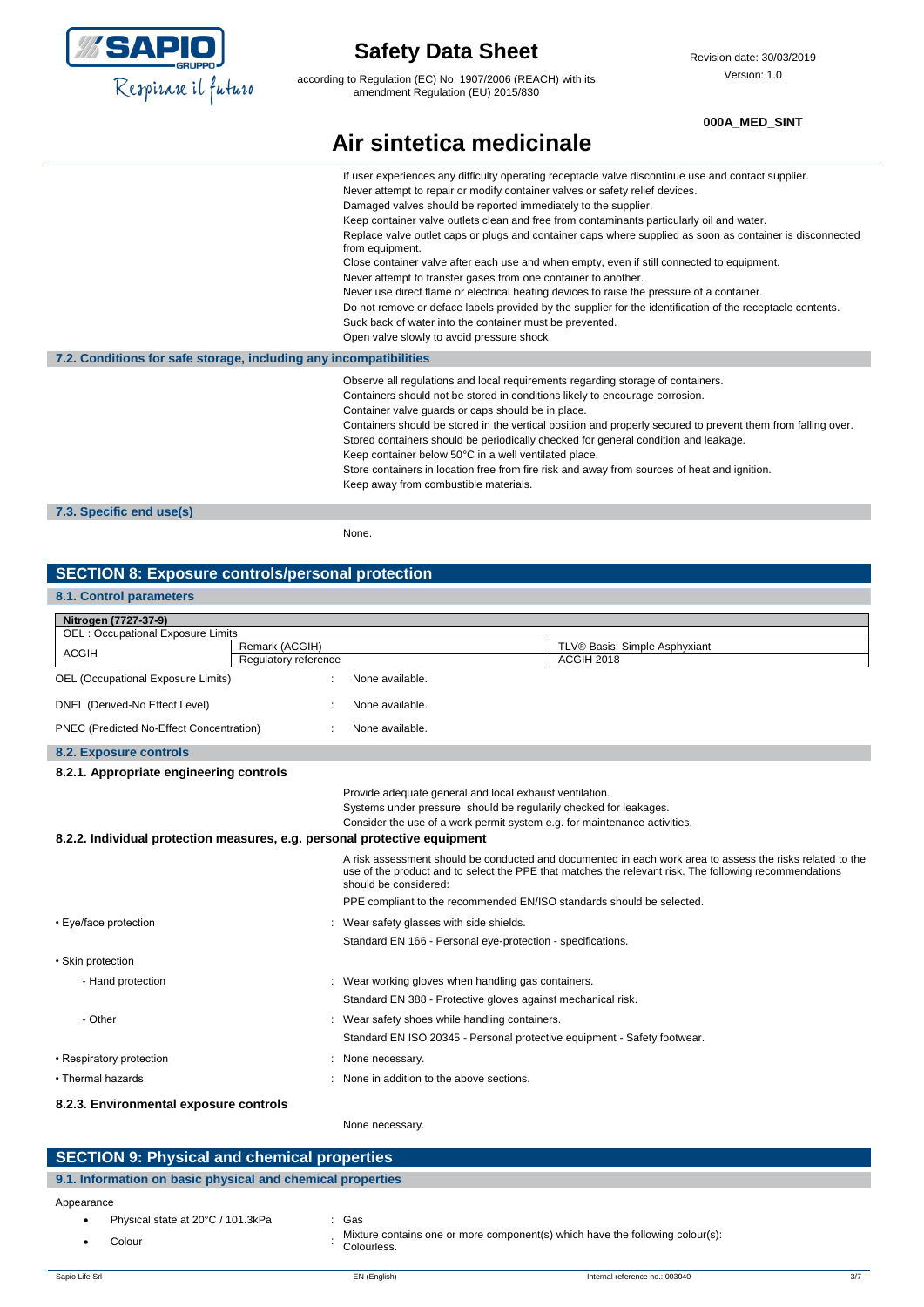

according to Regulation (EC) No. 1907/2006 (REACH) with its amendment Regulation (EU) 2015/830

**Air sintetica medicinale**

#### **000A\_MED\_SINT**

| Odour                                           | Odourless.<br>÷                                                              |
|-------------------------------------------------|------------------------------------------------------------------------------|
| Odour threshold                                 | Odour threshold is subjective and inadequate to warn of overexposure.        |
| pH                                              | Not applicable for gases and gas mixtures.                                   |
| Melting point / Freezing point                  | Not known.                                                                   |
| Boiling point                                   | Not known.                                                                   |
| Flash point                                     | Not applicable for gases and gas mixtures.                                   |
| Evaporation rate                                | Not applicable for gases and gas mixtures.                                   |
| Flammability (solid, gas)                       | Non flammable.                                                               |
| <b>Explosive limits</b>                         | Non flammable.                                                               |
| Vapour pressure [20°C]                          | Not applicable.                                                              |
| Vapour pressure [50°C]                          | Not applicable.                                                              |
| Vapour density                                  | Not applicable.                                                              |
| Relative density, liquid (water=1)              | Not applicable.                                                              |
| Relative density, gas (air=1)                   | : 1                                                                          |
| Water solubility                                | Not known, but considered to have low solubility.                            |
| Partition coefficient n-octanol/water (Log Kow) | Not applicable for inorganic products.                                       |
| Auto-ignition temperature                       | Non flammable.                                                               |
| Decomposition temperature                       | Not applicable.                                                              |
| Viscosity                                       | No reliable data available.                                                  |
| <b>Explosive properties</b>                     | Not applicable.                                                              |
| Oxidising properties                            | Not applicable.                                                              |
| 9.2. Other information                          |                                                                              |
| Molar mass                                      | 29 g/mol                                                                     |
| Critical temperature                            | Not known.                                                                   |
|                                                 |                                                                              |
| <b>SECTION 10: Stability and reactivity</b>     |                                                                              |
| 10.1. Reactivity                                |                                                                              |
|                                                 | No reactivity hazard other than the effects described in sub-sections below. |
| 10.2. Chemical stability                        |                                                                              |
|                                                 | Stable under normal conditions.                                              |
| 10.3. Possibility of hazardous reactions        |                                                                              |
|                                                 | None.                                                                        |
| 10.4. Conditions to avoid                       |                                                                              |
|                                                 | Avoid moisture in installation systems.                                      |
| 10.5. Incompatible materials                    |                                                                              |
|                                                 | None.                                                                        |
|                                                 | For additional information on compatibility refer to ISO 11114.              |
| 10.6. Hazardous decomposition products          |                                                                              |
|                                                 | None.                                                                        |
|                                                 |                                                                              |

| <b>SECTION 11: Toxicological information</b> |                                               |  |
|----------------------------------------------|-----------------------------------------------|--|
| 11.1. Information on toxicological effects   |                                               |  |
| <b>Acute toxicity</b>                        | : No toxicological effects from this product. |  |
| Skin corrosion/irritation                    | : No known effects from this product.         |  |
| Serious eye damage/irritation                | : No known effects from this product.         |  |
| Respiratory or skin sensitisation            | : No known effects from this product.         |  |
| Germ cell mutagenicity                       | : No known effects from this product.         |  |
| Carcinogenicity                              | : No known effects from this product.         |  |
| Toxic for reproduction: Fertility            | : No known effects from this product.         |  |
| Toxic for reproduction : unborn child        | : No known effects from this product.         |  |
| <b>STOT-single exposure</b>                  | : No known effects from this product.         |  |
| STOT-repeated exposure                       | : No known effects from this product.         |  |
| <b>Aspiration hazard</b>                     | : Not applicable for gases and gas mixtures.  |  |
|                                              |                                               |  |

#### **SECTION 12: Ecological information**

#### **12.1. Toxicity**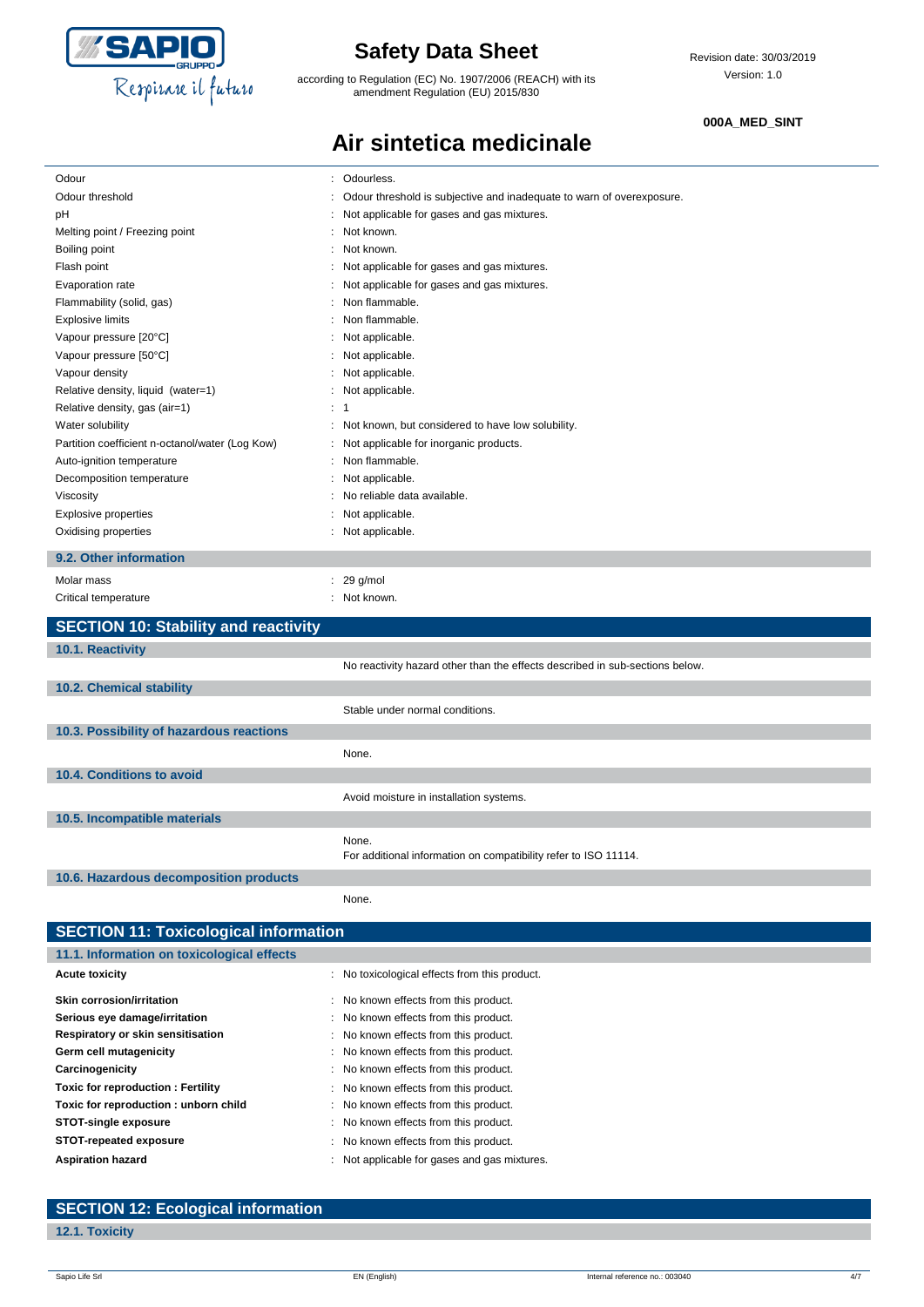

according to Regulation (EC) No. 1907/2006 (REACH) with its amendment Regulation (EU) 2015/830

**Air sintetica medicinale**

#### **000A\_MED\_SINT**

| Assessment                                                                         | : No ecological damage caused by this product.                                                                                                       |                                                                                                           |
|------------------------------------------------------------------------------------|------------------------------------------------------------------------------------------------------------------------------------------------------|-----------------------------------------------------------------------------------------------------------|
| EC50 48h - Daphnia magna                                                           | : No data available.                                                                                                                                 |                                                                                                           |
| EC50 72h - Algae                                                                   | No data available.                                                                                                                                   |                                                                                                           |
| LC50 96 h - Fish                                                                   | : No data available.                                                                                                                                 |                                                                                                           |
|                                                                                    |                                                                                                                                                      |                                                                                                           |
| 12.2. Persistence and degradability                                                |                                                                                                                                                      |                                                                                                           |
| Assessment                                                                         | : No ecological damage caused by this product.                                                                                                       |                                                                                                           |
| 12.3. Bioaccumulative potential                                                    |                                                                                                                                                      |                                                                                                           |
| Assessment                                                                         | : No data available.                                                                                                                                 |                                                                                                           |
| 12.4. Mobility in soil                                                             |                                                                                                                                                      |                                                                                                           |
| Assessment                                                                         | Partition into soil is unlikely.                                                                                                                     | : Because of its high volatility, the product is unlikely to cause ground or water pollution.             |
| 12.5. Results of PBT and vPvB assessment                                           |                                                                                                                                                      |                                                                                                           |
| Assessment                                                                         | : No data available.                                                                                                                                 |                                                                                                           |
| 12.6. Other adverse effects                                                        |                                                                                                                                                      |                                                                                                           |
| Other adverse effects                                                              | : No known effects from this product.                                                                                                                |                                                                                                           |
| Effect on the ozone layer                                                          | : None.                                                                                                                                              |                                                                                                           |
| Effect on global warming                                                           | : No known effects from this product.                                                                                                                |                                                                                                           |
| <b>SECTION 13: Disposal considerations</b>                                         |                                                                                                                                                      |                                                                                                           |
| 13.1. Waste treatment methods                                                      |                                                                                                                                                      |                                                                                                           |
|                                                                                    | May be vented to atmosphere.<br>May be vented to atmosphere in a well ventilated place.<br>Return unused product in original receptacle to supplier. | Do not discharge into any place where its accumulation could be dangerous.                                |
| List of hazardous waste codes (from Commission<br>Decision 2000/532/EC as amended) |                                                                                                                                                      | : 16 05 05 : Gases in pressure containers other than those mentioned in 16 05 04.                         |
| 13.2. Additional information                                                       |                                                                                                                                                      |                                                                                                           |
|                                                                                    |                                                                                                                                                      | External treatment and disposal of waste should comply with applicable local and/or national regulations. |
| <b>SECTION 14: Transport information</b>                                           |                                                                                                                                                      |                                                                                                           |
| 14.1. UN number                                                                    |                                                                                                                                                      |                                                                                                           |
| UN-No.                                                                             | : 1002                                                                                                                                               |                                                                                                           |
| 14.2. UN proper shipping name                                                      |                                                                                                                                                      |                                                                                                           |
| Transport by road/rail (ADR/RID)                                                   | : AIR, COMPRESSED                                                                                                                                    |                                                                                                           |
| Transport by air (ICAO-TI / IATA-DGR)                                              | Air, compressed                                                                                                                                      |                                                                                                           |
| Transport by sea (IMDG)                                                            | : AIR, COMPRESSED                                                                                                                                    |                                                                                                           |
| 14.3. Transport hazard class(es)                                                   |                                                                                                                                                      |                                                                                                           |
| Labelling                                                                          |                                                                                                                                                      |                                                                                                           |
|                                                                                    |                                                                                                                                                      |                                                                                                           |
| Transport by road/rail (ADR/RID)                                                   | 2.2 : Non-flammable, non-toxic gases.                                                                                                                |                                                                                                           |
| Class                                                                              | : 2                                                                                                                                                  |                                                                                                           |
| Classification code                                                                | : 1A                                                                                                                                                 |                                                                                                           |
| Hazard identification number                                                       | : 20                                                                                                                                                 |                                                                                                           |
| <b>Tunnel Restriction</b><br>Transport by air (ICAO-TI / IATA-DGR)                 | : E - Passage forbidden through tunnels of category E                                                                                                |                                                                                                           |
|                                                                                    |                                                                                                                                                      | Internal reference no.: 003040<br>5/7                                                                     |
| Sapio Life Srl                                                                     | EN (English)                                                                                                                                         |                                                                                                           |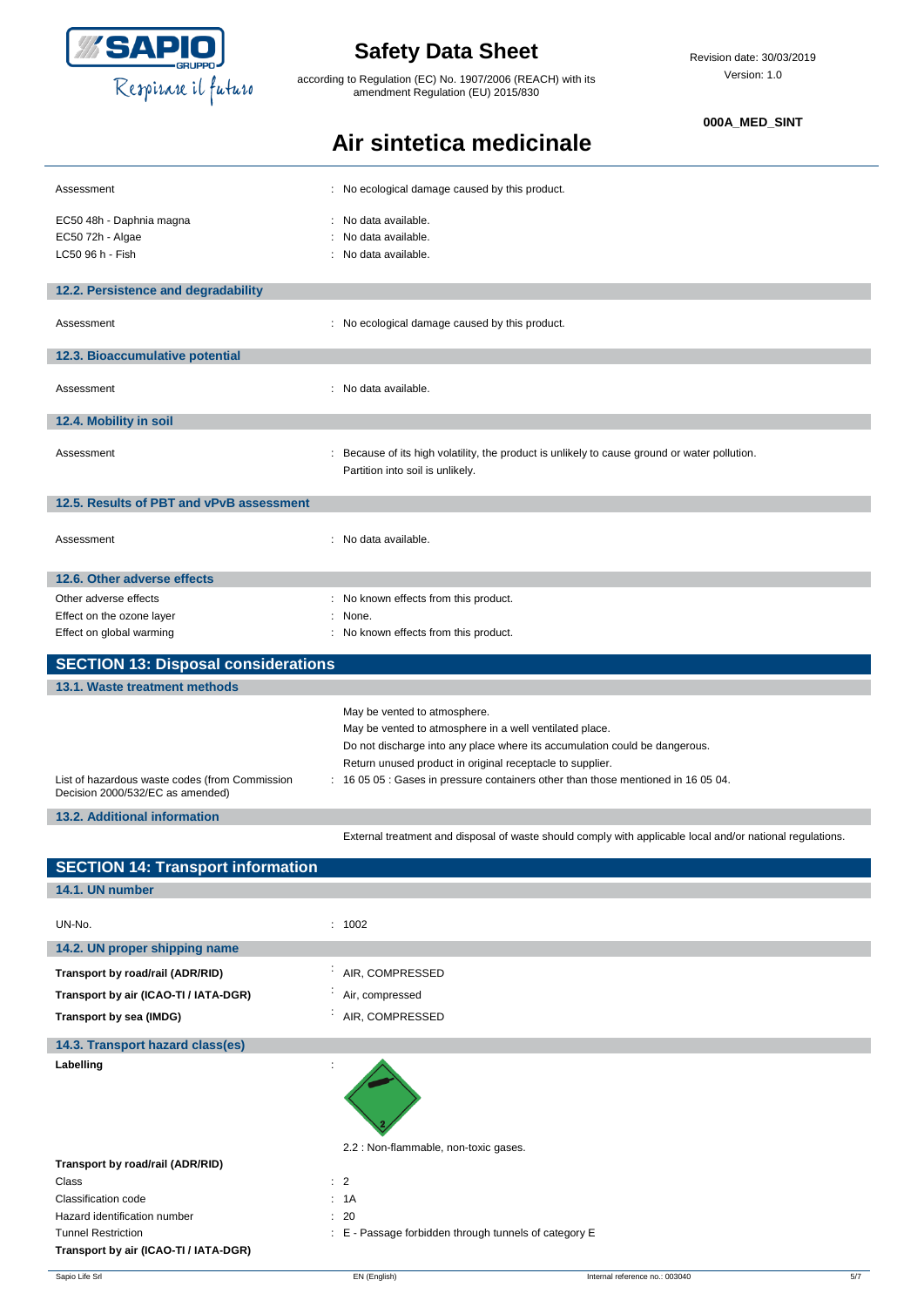

according to Regulation (EC) No. 1907/2006 (REACH) with its amendment Regulation (EU) 2015/830

#### **000A\_MED\_SINT**

### **Air sintetica medicinale**

| Class / Div. (Sub. risk(s))                                                    | : 2.2                                                                                                                                    |
|--------------------------------------------------------------------------------|------------------------------------------------------------------------------------------------------------------------------------------|
| Transport by sea (IMDG)                                                        |                                                                                                                                          |
| Class / Div. (Sub. risk(s))                                                    | : 2.2                                                                                                                                    |
| Emergency Schedule (EmS) - Fire                                                | $F-C$                                                                                                                                    |
| Emergency Schedule (EmS) - Spillage                                            | $: S-V$                                                                                                                                  |
| 14.4. Packing group                                                            |                                                                                                                                          |
| Transport by road/rail (ADR/RID)                                               | Not applicable                                                                                                                           |
| Transport by air (ICAO-TI / IATA-DGR)                                          | Not applicable                                                                                                                           |
| Transport by sea (IMDG)                                                        | Not applicable                                                                                                                           |
|                                                                                |                                                                                                                                          |
| <b>14.5. Environmental hazards</b>                                             |                                                                                                                                          |
| Transport by road/rail (ADR/RID)                                               | None.<br>÷                                                                                                                               |
| Transport by air (ICAO-TI / IATA-DGR)                                          | None.<br>٠                                                                                                                               |
| Transport by sea (IMDG)                                                        | ÷<br>None.                                                                                                                               |
| 14.6. Special precautions for user                                             |                                                                                                                                          |
| Packing Instruction(s)                                                         |                                                                                                                                          |
| Transport by road/rail (ADR/RID)                                               | : P200                                                                                                                                   |
| Transport by air (ICAO-TI / IATA-DGR)                                          |                                                                                                                                          |
| Passenger and Cargo Aircraft                                                   | : 200.                                                                                                                                   |
| Cargo Aircraft only                                                            | 200.                                                                                                                                     |
| Transport by sea (IMDG)                                                        | : P200                                                                                                                                   |
| Special transport precautions                                                  | : Avoid transport on vehicles where the load space is not separated from the driver's compartment.                                       |
|                                                                                | Ensure vehicle driver is aware of the potential hazards of the load and knows what to do in the event of an<br>accident or an emergency. |
|                                                                                | Before transporting product containers:                                                                                                  |
|                                                                                | - Ensure there is adequate ventilation.                                                                                                  |
|                                                                                | - Ensure that containers are firmly secured.                                                                                             |
|                                                                                | - Ensure container valve is closed and not leaking.                                                                                      |
|                                                                                | - Ensure valve outlet cap nut or plug (where provided) is correctly fitted.                                                              |
|                                                                                | - Ensure valve protection device (where provided) is correctly fitted.                                                                   |
| 14.7. Transport in bulk according to Annex II of MARPOL 73/78 and the IBC Code |                                                                                                                                          |
|                                                                                | Not applicable.                                                                                                                          |
| <b>SECTION 15: Regulatory information</b>                                      |                                                                                                                                          |

| 15.1 Safety, health and environmental regulations/legislation specific for the substance or mixture |                                                                                                              |  |
|-----------------------------------------------------------------------------------------------------|--------------------------------------------------------------------------------------------------------------|--|
| <b>EU-Regulations</b>                                                                               |                                                                                                              |  |
| Restrictions on use                                                                                 | $:$ None.                                                                                                    |  |
| Seveso Directive : 2012/18/EU (Seveso III)                                                          | Not covered.                                                                                                 |  |
| <b>National regulations</b>                                                                         |                                                                                                              |  |
| National legislation                                                                                | Ensure all national/local regulations are observed.                                                          |  |
| 15.2. Chemical safety assessment                                                                    |                                                                                                              |  |
|                                                                                                     | A CSA does not need to be carried out for this product.                                                      |  |
| <b>SECTION 16: Other information</b>                                                                |                                                                                                              |  |
| Indication of changes                                                                               | Revised safety data sheet in accordance with commission regulation (EU) No 453/2010.                         |  |
| Abbreviations and acronyms                                                                          | ATE: Acute Toxicity Estimate                                                                                 |  |
|                                                                                                     | CLP - Classification Labelling Packaging Regulation; Regulation (EC) No 1272/2008                            |  |
|                                                                                                     | REACH - Registration, Evaluation, Authorisation and Restriction of Chemicals Regulation (EC) No<br>1907/2006 |  |
|                                                                                                     | EINECS: European Inventory of Existing Commercial Chemical Substances                                        |  |
|                                                                                                     | <b>CAS: Chemical Abstract Service</b>                                                                        |  |
|                                                                                                     | PPE: Personal Protection Equipment                                                                           |  |
|                                                                                                     | LC50 - Lethal Concentration to 50 % of a test population                                                     |  |
|                                                                                                     | RMM: Risk Management Measures                                                                                |  |
|                                                                                                     | PBT - Persistent, Bioaccumulative and Toxic                                                                  |  |
|                                                                                                     | vPvB - Very Persistent and Very Bioaccumulative                                                              |  |